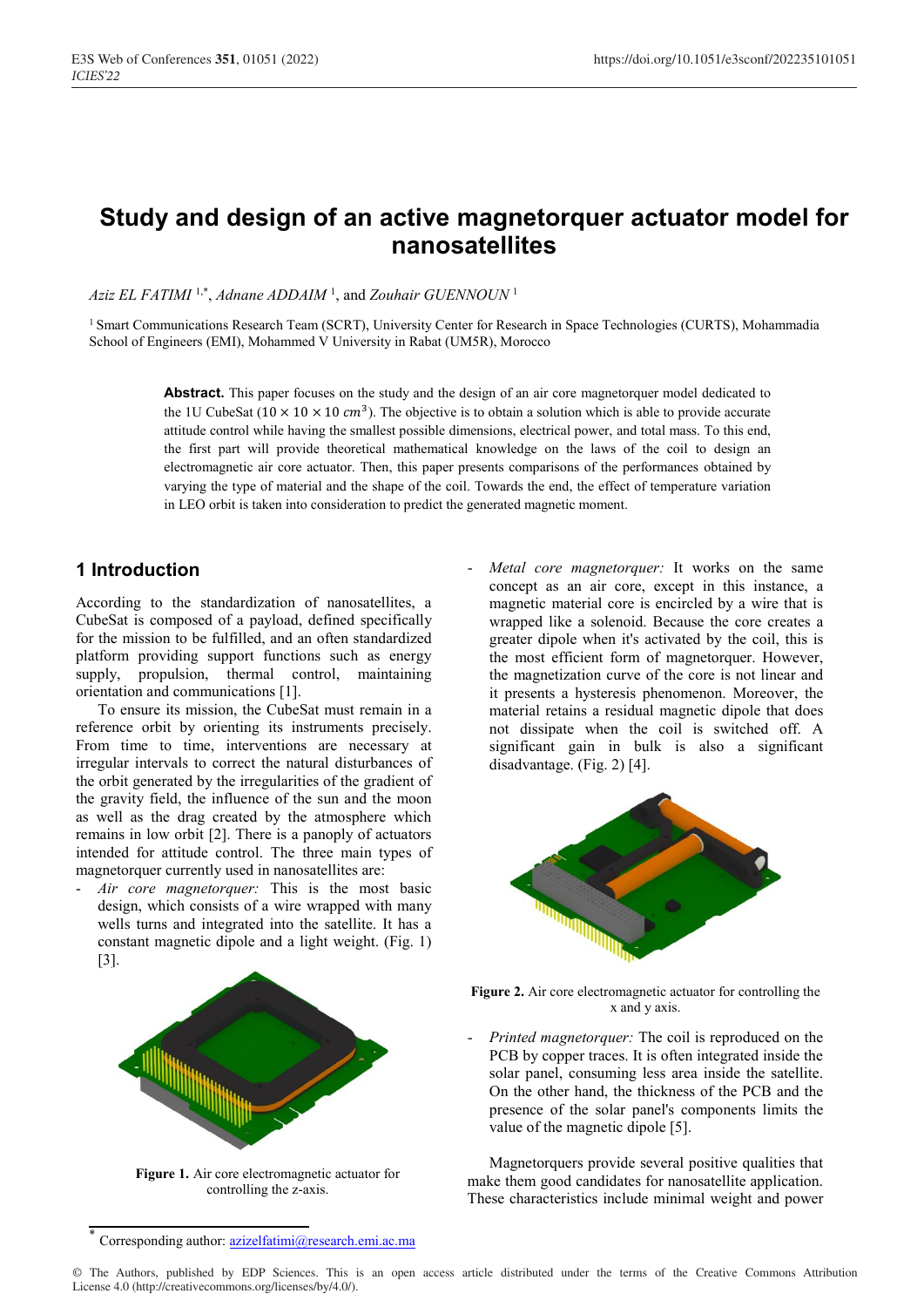consumption, as well as installation due to the absence of moving components. In addition, it has an infinite operating cycle. However, because of the intensity of the terrestrial magnetic field varies with the geographical position such as longitude and latitude, their performance are restricted by the fact that they depend on an external variable which is the magnetic field. Furthermore, the unpredictability of magnetic models and errors in earth-field measurements might result an unstable control [6].

The rest of this document will deal, in the first part with the theoretical notions of the coil, then a comparative study of the material effect of the conductive wire of the coil, the shape of the coil as well as the effect of the temperature variation on the air core magnetorquer performances.

# **2 Theoretical formulation**

An air core magnetorquer (electromagnetic actuator) is a multi-turned coil which uses the existing magnetic field in LEO orbit to adjust the CubeSat's orientation. The magnetic moment of a coil with *N* turns is given by the equation (1) below, where  $\vec{n}$  is a unit vector perpendicular to the coil's plane, *N* is the number of turns, *A* is the coil's area, and *I* is the current [7].

$$
\vec{m} = N.A.I.\vec{n} \tag{1}
$$

The desired adjustment in attitude is produced by the magnetic torque, which enables the satellite to move around its center of mass. The dipole moment created by the magnetorquer  $\vec{m}$  interacts with the magnetic field  $\vec{B}$ present in low altitude orbit to produce the magnetic torque. The formula (2) expresses this interaction [7]. The magnetic torque which is created is perpendicular to both the magnetic field and the magnetic dipole moment. According to the equation (2), the torque vector direction attempts to match the magnetic field.

$$
\vec{r} = \vec{m} \wedge \vec{B} \tag{2}
$$

The torque generated by this equation is orthogonal to both the magnetic dipole moment  $\vec{m}$  and the magnetic field  $\vec{B}$ . The torque vector's direction attempts to correspond with the magnetic field. For this purpose, it is interesting to maximize the magnetic moment produced by the turns. The response of the coil activated by electrical energy is well approximated by Equation (1). As a result, an ideal design must maximize the number of turns through the length of the wire constituting the coil, the electric current consumed *I*, or the coil's surface *A* as far as possible. *A* is mainly restricted by the CubeSat's dimensions, but an increase of *N* and/or *I* impacts the system's mass and/or energy consumption.

Considering the square coil as an ideal electrical conductor with constant section and uniform distribution mass, the resistance of the wire *R* may be calculated as a function of the wire's length *L* and section *S* [7]:

$$
R = \sigma \frac{L}{S} = \sigma \frac{4aN}{S} \Rightarrow N = \frac{RS}{4a\sigma}
$$
 (3)

where  $a$  denotes the side of the square coil and  $\sigma$  denotes the electrical resistivity of the wire material.

The mass *M* of the loops may be estimated using the wire volume *V* and the material volume density  $\rho$  [7].

$$
M = \rho V = \rho LS = 4a\rho NS \Rightarrow N = \frac{M}{4a\rho S} \tag{4}
$$

Equation (5) explains the relation between the electric power *P* and the resistance of the wire *R* and the current *I.*

$$
R = RI^2 \tag{5}
$$

Finally, merging the equations (1), (3)-(5) gives the following expression.

$$
m = A\sqrt{N^2I^2} = a^2 \sqrt{\frac{RS}{4a\sigma} \frac{M}{4a\rho S} I^2} = \frac{a}{4} \sqrt{\frac{PM}{\sigma\rho}}
$$
(6)

According to this equation, the magnetic dipole increases linearly with the side of the coil named *a*. Hence it is interesting to select the maximum value, taking into consideration the restrictions set by the CubeSat standard. Another comment is that the total consumption of electricity *P* appears to be multiplied by the total mass *M*, which means that the energy consumption can be reduced with an increase in the mass of the system. The same approach is valid for the reduction of the mass *M*. The role for each parameter is determined by changing the number of turns.

## **3 Study of active magnetorquer actuator**

#### **3.1 Design of the reference air core magnetorquer**

The preliminary work consists of determining the requirements concerning the electric power, the mass, and the dimensions. In the perspective to design an active magnetic actuator, the numerical reference values for each requirement are based on the literature [8, 9]. The different numerical values adopted are summarized in the table 1.

The graph 3 represents a parametric study on the effect of varying the number of turns on the total mass, the power consumed, and the generated magnetic moment. For a chosen voltage of 5 *V*, an increase in the number of turns increases the mass of the system (linear proportionality) and considerably reduces the power consumed (quadratic proportionality). However, the magnetic moment obtained does not depend on the number of turns. Taking into account the requirements imposed previously, we will take the following values: Voltage =  $5 V$ , Number of turns =  $500$ , square shape, temperature =  $20 °C$  as reference values for the future comparisons studied in the sections 3.2 and 3.3.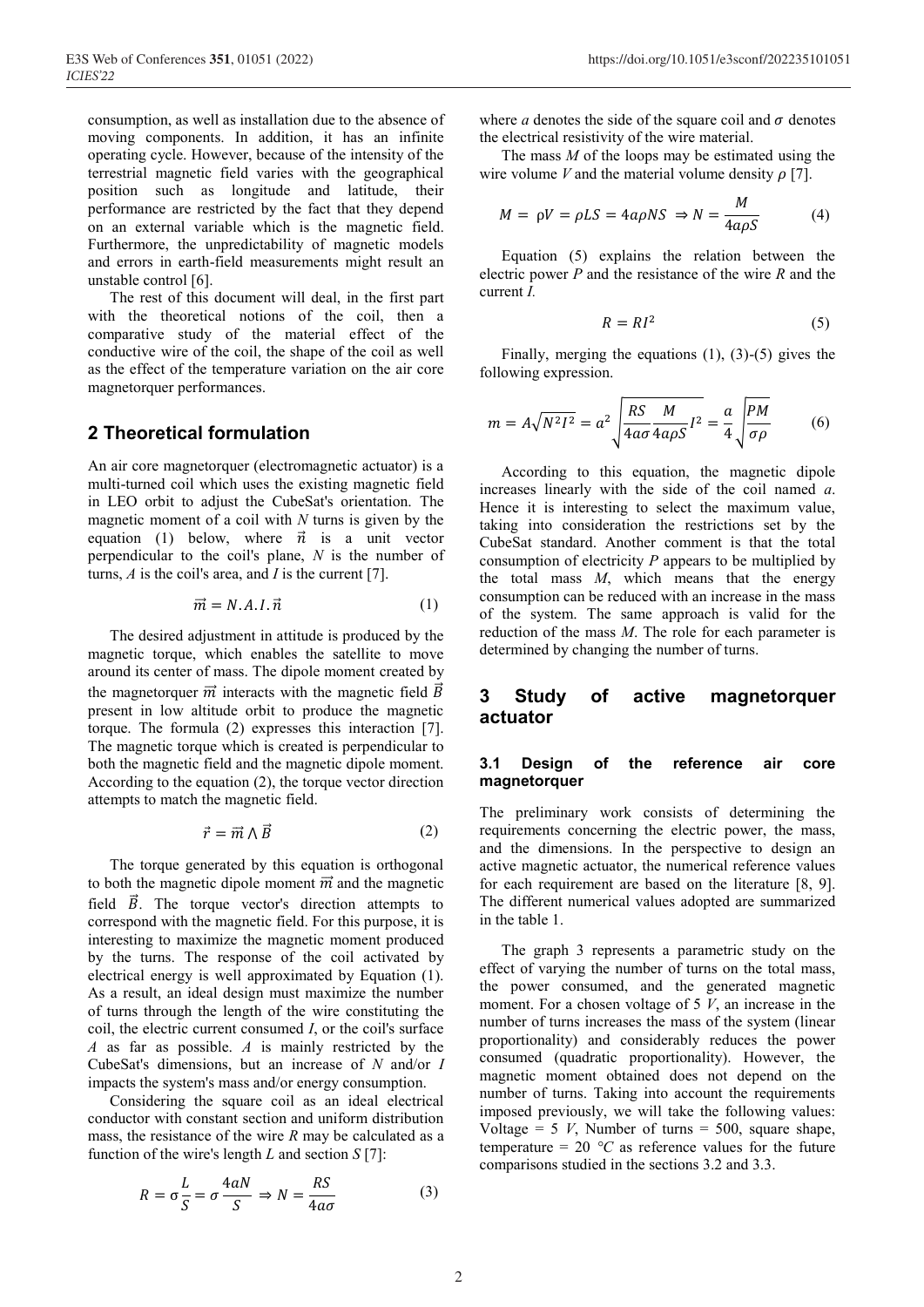|  |  |  | Table 1. Design requirements of the air core magnetorquer. |
|--|--|--|------------------------------------------------------------|
|  |  |  |                                                            |
|  |  |  |                                                            |

| <b>Description</b>                  | Parameter                | Numeric value                         |  |
|-------------------------------------|--------------------------|---------------------------------------|--|
| Magnetic torque<br>strength         | $\vec{m}$                | Maximization                          |  |
| Electrical power                    | $\boldsymbol{P}$         | $\leq$ 200 mW                         |  |
| Operating<br>temperature range      | T                        | $-40$ to 85 °C                        |  |
| Supply voltage                      | U                        | $\leq 5 V$                            |  |
| Mass                                | $\overline{M}$           | $\leq$ 30 g                           |  |
| Available area<br>(PC/104 standard) | $L_{pcb} \times l_{pcb}$ | $96.5 \times 90.5$<br>mm <sup>2</sup> |  |



**Figure 3.** Behavior of the magnetorquer according to the number of turns.

### **3.2 Study of the effect of the coil's material on the magnetorquer performance**

This section is devoted to the study of and the analysis of the effect of the coil's material on the magnetorquer performance. The coil taken as reference is a square coil of side 80 *mm*, having 500 turns and operating at a temperature of 20 *°C*. The most notable characteristics of gold, silver, copper, and aluminum are shown in the table 2 below [10-12]. The numerical calculations carried out show that there are important considerations to observe when designing an electromagnetic actuator.

According to the table 3, the choice of a silver coil considerably increases the magnetic moment generated and reaches an acceptable mass that meets the imposed requirement  $( $30 \text{ g}$ ). The disadvantage of this material$ is the relatively high power consumption. Aluminum offers very low mass and energy consumption, but unfortunately, it offers a low magnetic moment compared to silver and copper.

| Table 2. Physical properties of gold, silver, copper, and |  |
|-----------------------------------------------------------|--|
| aluminum.                                                 |  |

|                                                                                           | Gold | <b>Silver</b> | Copper | Aluminum |
|-------------------------------------------------------------------------------------------|------|---------------|--------|----------|
| Density $\rho$   $\times$<br>$10^3$ kg/g]                                                 | 19.3 | 10.49         | 8.94   | 2.71     |
| Electrical resistivity<br>$\sigma$ at (20 °C)<br>$\left[\times 10^{-8} \ \Omega.m\right]$ | 2.2  | 1.6           | 1.7    | 2.8      |
| Temperature<br>coefficient of<br>resistivity<br>at $(20 °C)$ [ $\times$<br>$10^{-3}$      | 3.4  | 3.8           | 3.86   | 4.29     |

**Table 3.** Numerical results obtained by the variation of the material of the coil.

| Wire<br>material | <b>Consumed</b><br>power $[mW]$ | Total<br>mass $[g]$ | Magnetic<br>moment $[mA,m]$ |
|------------------|---------------------------------|---------------------|-----------------------------|
| Gold             | 125.5                           | 54.6                | 80.3                        |
| Silver           | 172.6                           | 29.7                | 110.4                       |
| Copper           | 162.4                           | 25.3                | 103.9                       |
| Aluminum         | 98.6                            | 7.7                 | 63.1                        |

#### **3.3 Study of the effect of the coil's shape on the magnetorquer performance**

The analysis procedure continues in the same way to see the effect of coil's shape on the performance of the system studied ( $N = 500$  turns,  $T = 20$  °C). The size and shape are chosen to respect the imposed requirement (Available area  $L_{pcb} \times l_{pcb} = 96.5 \times 90.5 \text{ mm}^2$ ). The figures 4.a - 4.d represent the ordinary geometries candidates for the design of magnetorquers.

As for the choice of material, the change in the shape of the coil radically modifies the variables involved in the design of the magnetorquer, the most notable being the magnetic moment generated, the current consumption, and the mass of the system. According to the table 4, the triangular and pentagon shapes have weak magnetic moments which do not justify the large consumption of energy. The square and circular shapes represent an interest to be used in magnetorquers. Their choice depends essentially on the budget in terms of mass and energy allocated to the attitude and orbit control system.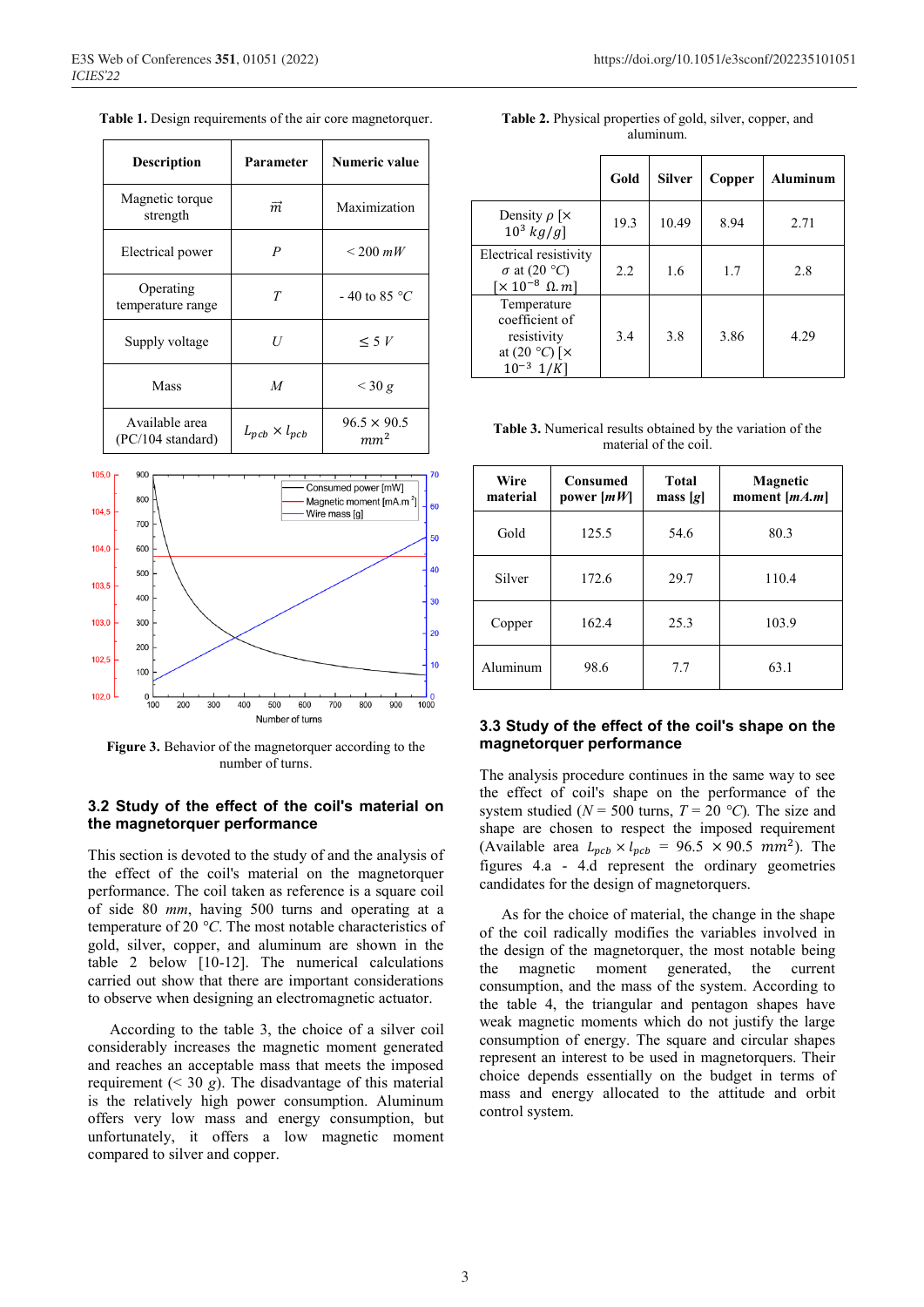

**Figure 4.** Ordinary geometries studied.

**Table 4.** Numerical results obtained by the variation of the shape of the coil.

| Coil<br>shape | <b>Consumed</b><br>power $[mW]$ | Total<br>$\text{mass} [g]$ | Magnetic<br>moment $[mA,m]$ |
|---------------|---------------------------------|----------------------------|-----------------------------|
| Square        | 162.4                           | 25.3                       | 103.9                       |
| Circle        | 206.8                           | 19.9                       | 103.9                       |
| Triangular    | 216.6                           | 19                         | 60                          |
| Pentagon      | 210.3                           | 19.5                       | 88.42                       |

#### **3.4 Effect of the temperature variation on the magnetic moment**

The effect of the change in temperature on the performance of the coil on the low orbit is an essential parameter to take into consideration. The temperature alteration modifies the wire resistance *R*, which varies both the energy consumption *P* and the produced magnetic moment *m*. As indicated in the equation (7), the electrical resistivity  $\sigma$  of the material may be represented as a function of temperature.

$$
\sigma(T) = \sigma_0[1 + \alpha_0(T - T_0)] \tag{7}
$$

where  $\sigma_0$  represent the value of the electrical resistivity at  $T_0$ , and  $\alpha_0$  is the temperature coefficient [13]. From figure 5, it is interesting to note that the change of temperature in low orbit has a strong influence on the behavior of the coil, especially on the magnetic moment generated.



generated by the coil.

## **4 Conclusion**

In summary, the proposed work in this paper is intended for the study and analysis of an air core magnetorquer model that could be implemented in nanosatellites, in particular the 1U CubeSat  $(10 \times 10 \times 10 \text{ cm}^3)$ . The dimensions of the coil are chosen so that they are easily integrated on a PCB having the dimensions of 96.5  $\times$ 90.5  $mm<sup>2</sup>$ . The numerical results confirm that silver is a good candidate for the realization of magnetorquers. In addition, the circular and square shapes are desirable to optimize both the size, the tolerated mass, and the power allocated to the actuators. The performance obtained is based on mathematical models where manufacturing precision errors and environmental disturbances are neglected. Then, the experimental validation is requested to evaluate each material and shape of the coil.

## **Acknowledgment**

This work is carried out within the framework of the nanosatellite project which is a part of the partnership between the Royal Centre for Space Studies and Research (CRERS), and Mohammed V University (UM5R). So, the authors of this paper gratefully acknowledge the support of all who have contributed to the realization of this work.

## **References**

- 1. C. L. G. Batista, A. C. Weller, E. Martins, et F. Mattiello-Francisco, Towards increasing nanosatellite subsystem robustness, Acta Astronautica, vol. 156, p. 187-196, mars (2019), doi:10.1016/j.actaastro.2018.11.011
- 2. M. Bouras et H. Berbia, Review of Attitude Control Approaches for ADCS Optimization and Faults Tolerance, in 2019 8th International Conference on Modeling Simulation and Applied Optimization (ICMSAO), avr. (2019), p. 1-4. doi: 10.1109/ICMSAO.2019.8880358